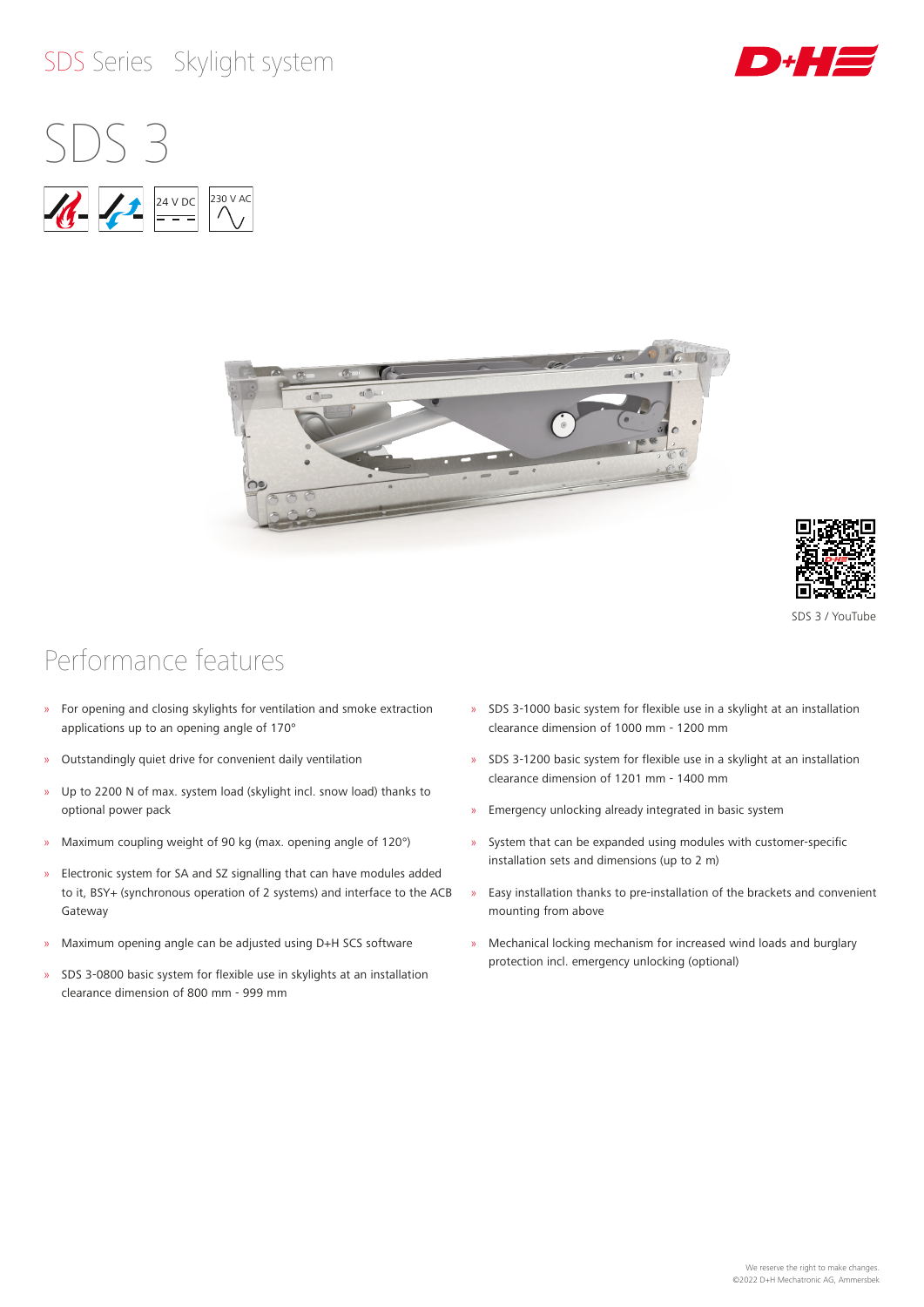## Technical data

|                                       | SDS 3-0800-1                    | SDS 3-1000-1 | SDS 3-1200-1 |
|---------------------------------------|---------------------------------|--------------|--------------|
| Supply                                | 24 V DC / $\pm$ 15 % / 4 A      |              |              |
| Max. OPENING force incl. snow load    | 1980 N                          | 2200 N       | 2200 N       |
| Max. CLOSING force                    | 450 N                           | 500 N        | 500 N        |
| Nominal locking force on the lift arm | 3000 N *                        | 3400 N *     | 3400 N *     |
| Service life                          | 11000 double strokes **         |              |              |
| OPEN running speed                    | 60 <sub>s</sub>                 |              |              |
| CLOSED running speed                  | 60 s                            |              |              |
| Wind load class                       | 1500 Pa ** ***                  |              |              |
| Snow load class                       | 750 Pa ** ***                   |              |              |
| Type of protection                    | <b>IP 54</b>                    |              |              |
| Temperature range                     | (-25 °C ****) -5 °C  +75 °C     |              |              |
| Fire resistance                       | B300 (30 min / 300 °C)          |              |              |
| Connection                            | Electronic box, screw terminals |              |              |

| SDS 3-0800-5                     | SDS 3-1000-5 | SDS 3-1200-5 |
|----------------------------------|--------------|--------------|
| 230 V AC / +10 %  -15 % / 147 VA |              |              |
| 1980 N                           | 2200 N       | 2200 N       |
| 450 N                            | 500 N        | 500 N        |
| 3000 N *                         | 3400 N *     | 3400 N *     |
| 11000 double strokes **          |              |              |
| 60 <sub>s</sub>                  |              |              |
| 60 s                             |              |              |
| 1500 Pa ** ***                   |              |              |
| 750 Pa ** ***                    |              |              |
| <b>IP 54</b>                     |              |              |
| (-25 °C ****) -5 °C  +75 °C      |              |              |
| B300 (30 min / 300 °C)           |              |              |
| Electronic box, screw terminals  |              |              |
|                                  |              |              |

\* Force at the outer edge of the skylight depends on the skylight dimensions

\*\* Developed in accordance with EN 12101‑2

\*\*\* Values for skylight size of 2.25  $m^2$  (1.5 m x 1.5 m) at a skylight weight of 50 kg. The value changes in proportion to changes in the skylight size and weight. The skylight must be suitable for the loads.

\*\*\*\* On request